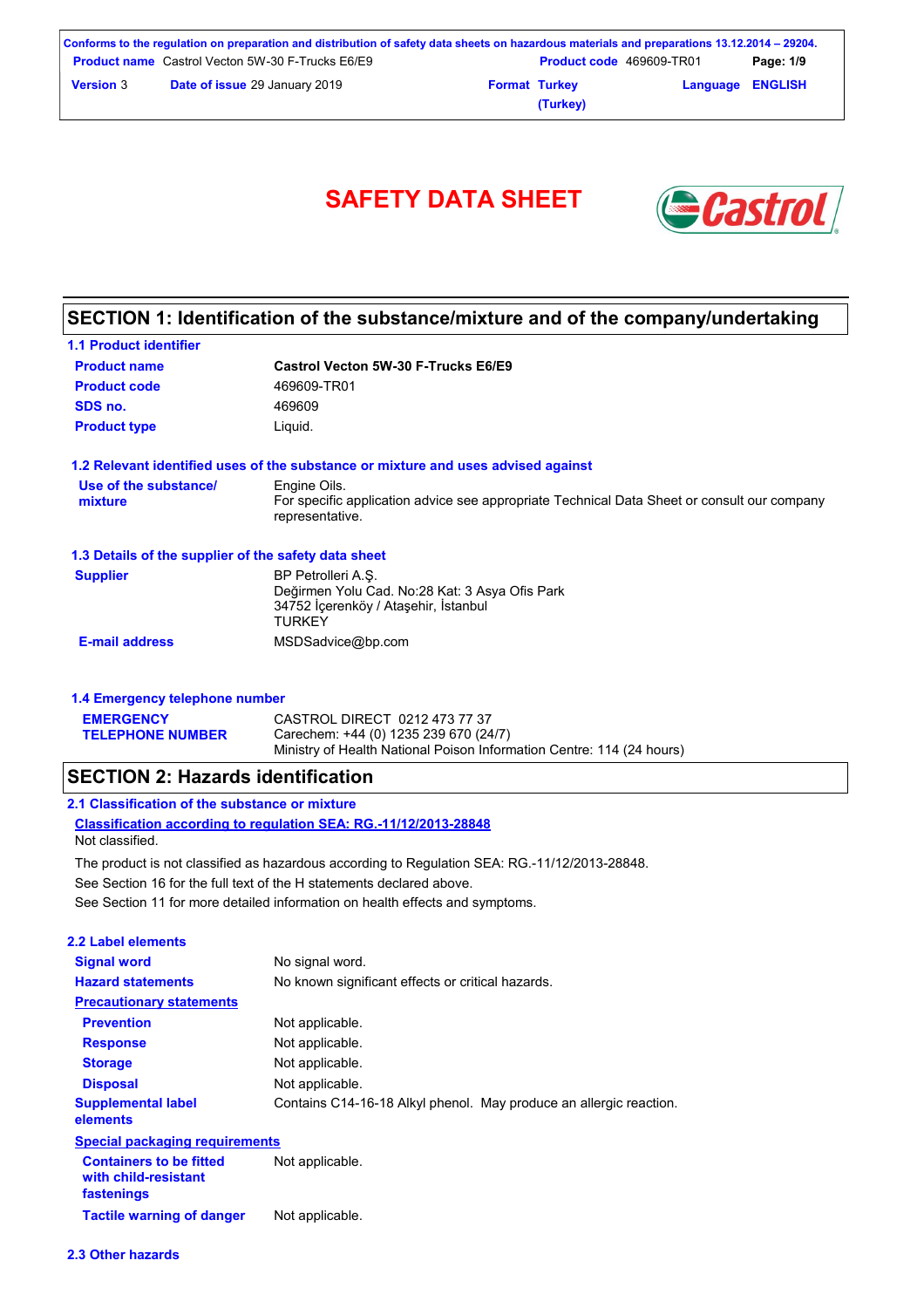|                  | Conforms to the regulation on preparation and distribution of safety data sheets on hazardous materials and preparations 13.12.2014 – 29204. |                      |                                 |                         |           |
|------------------|----------------------------------------------------------------------------------------------------------------------------------------------|----------------------|---------------------------------|-------------------------|-----------|
|                  | <b>Product name</b> Castrol Vecton 5W-30 F-Trucks E6/E9                                                                                      |                      | <b>Product code</b> 469609-TR01 |                         | Page: 2/9 |
| <b>Version</b> 3 | <b>Date of issue 29 January 2019</b>                                                                                                         | <b>Format Turkey</b> |                                 | <b>Language ENGLISH</b> |           |
|                  |                                                                                                                                              |                      | (Turkey)                        |                         |           |

## **SECTION 2: Hazards identification**

| Other hazards which do       | Defatting to the skin.                                                                             |
|------------------------------|----------------------------------------------------------------------------------------------------|
| not result in classification | USED ENGINE OILS                                                                                   |
|                              | Used engine oil may contain hazardous components which have the potential to<br>cause skin cancer. |
|                              | See Toxicological Information, section 11 of this Safety Data Sheet.                               |

### **SECTION 3: Composition/information on ingredients**

| Mixture<br><b>3.2 Mixtures</b>                                                                               |             |             |                           |             |
|--------------------------------------------------------------------------------------------------------------|-------------|-------------|---------------------------|-------------|
| Highly refined base oil (IP 346 DMSO extract < 3%). Synthetic base stock. Proprietary performance additives. |             |             |                           |             |
| <b>Product/ingredient name</b>                                                                               | CAS no.     | %           | SEA: RG.-11/12/2013-28848 | <b>Type</b> |
| Lubricating oils (petroleum), C20-50,<br>hydrotreated neutral oil-based                                      | 72623-87-1  | ≥50 - ≤75   | Asp. Tox. 1, H304         | $[1]$       |
| Dec-1-ene, homopolymer, hydrogenated<br>Dec-1-ene, oligomers, hydrogenated                                   | 68037-01-4  | $≥10 - ≤25$ | Asp. Tox. 1, H304         | $[1]$       |
| Lubricating oils (petroleum), C15-30,<br>hydrotreated neutral oil-based                                      | 72623-86-0  | ≤5          | Asp. Tox. 1, H304         | [1] [2]     |
| Distillates (petroleum), hydrotreated heavy<br>paraffinic                                                    | 64742-54-7  | ≤5          | Asp. Tox. 1, H304         | [1] [2]     |
| Distillates (petroleum), solvent-dewaxed<br>heavy paraffinic                                                 | 64742-65-0  | ≤5          | Asp. Tox. 1, H304         | [1] [2]     |
| reaction mass of isomers of: C7-9-alkyl 3-<br>(3,5-di-tert-butyl-4-hydroxyphenyl)<br>propionate              | 125643-61-0 | ≤3          | Aquatic Chronic 4, H413   | $[1]$       |
| bis(nonylphenyl)amine<br>See Section 16 for the full text of the H statements declared above.                | 36878-20-3  | $\leq$ 3    | Aquatic Chronic 4, H413   | $[1]$       |

**There are no additional ingredients present which, within the current knowledge of the supplier and in the concentrations applicable, are classified as hazardous to health or the environment and hence require reporting in this section.**

Type

[1] Substance classified with a health or environmental hazard

[2] Substance with a workplace exposure limit

[3] Additional disclosure due to company policySubstance meets the criteria for PBT

[4] Substance meets the criteria for vPvB

[5] Additional disclosure due to company policy

Occupational exposure limits, if available, are listed in Section 8.

### **SECTION 4: First aid measures**

### **4.1 Description of first aid measures**

| <b>Inhalation</b>                 | If inhaled, remove to fresh air. In case of inhalation of decomposition products in a<br>fire, symptoms may be delayed. The exposed person may need to be kept under<br>medical surveillance for 48 hours. Get medical attention if symptoms occur. |
|-----------------------------------|-----------------------------------------------------------------------------------------------------------------------------------------------------------------------------------------------------------------------------------------------------|
| <b>Ingestion</b>                  | Do not induce vomiting unless directed to do so by medical personnel. Get medical<br>attention if symptoms occur.                                                                                                                                   |
| <b>Skin contact</b>               | Wash skin thoroughly with soap and water or use recognised skin cleanser.<br>Remove contaminated clothing and shoes. Wash clothing before reuse. Clean<br>shoes thoroughly before reuse. Get medical attention if symptoms occur.                   |
| Eye contact                       | In case of contact, immediately flush eyes with plenty of water for at least 15<br>minutes. Eyelids should be held away from the eyeball to ensure thorough rinsing.<br>Check for and remove any contact lenses. Get medical attention.             |
| <b>Protection of first-aiders</b> | No action shall be taken involving any personal risk or without suitable training.                                                                                                                                                                  |

### **4.2 Most important symptoms and effects, both acute and delayed**

See Section 11 for more detailed information on health effects and symptoms.

#### **4.3 Indication of any immediate medical attention and special treatment needed**

**Notes to physician**

Treatment should in general be symptomatic and directed to relieving any effects. In case of inhalation of decomposition products in a fire, symptoms may be delayed. The exposed person may need to be kept under medical surveillance for 48 hours.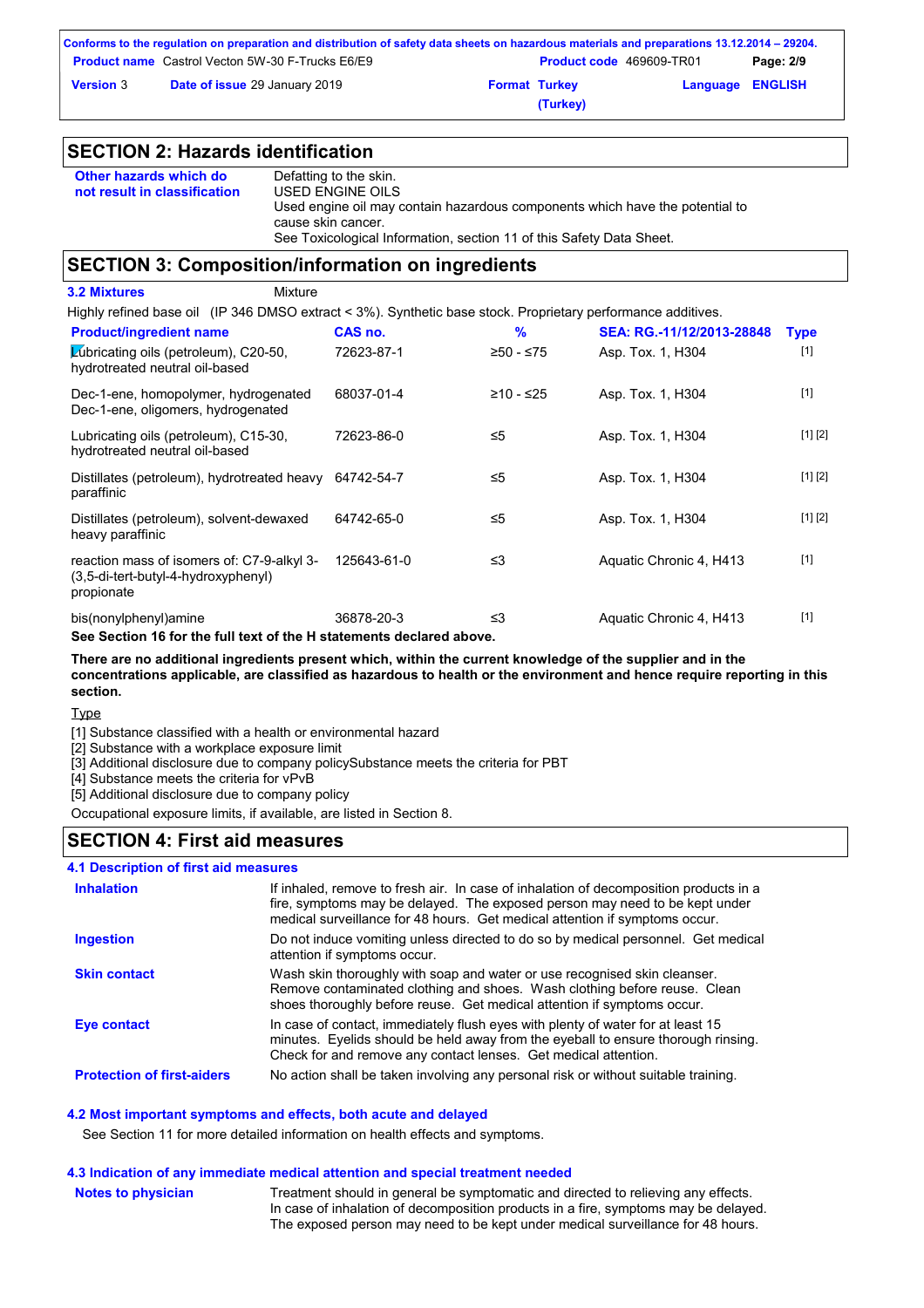|                  | Conforms to the regulation on preparation and distribution of safety data sheets on hazardous materials and preparations 13.12.2014 – 29204. |                      |                                 |                         |           |
|------------------|----------------------------------------------------------------------------------------------------------------------------------------------|----------------------|---------------------------------|-------------------------|-----------|
|                  | <b>Product name</b> Castrol Vecton 5W-30 F-Trucks E6/E9                                                                                      |                      | <b>Product code</b> 469609-TR01 |                         | Page: 3/9 |
| <b>Version 3</b> | <b>Date of issue 29 January 2019</b>                                                                                                         | <b>Format Turkey</b> |                                 | <b>Language ENGLISH</b> |           |
|                  |                                                                                                                                              |                      | (Turkey)                        |                         |           |

#### No action shall be taken involving any personal risk or without suitable training. Promptly isolate the scene by removing all persons from the vicinity of the incident if there is a fire. **Hazardous combustion products Hazards from the substance or mixture** Combustion products may include the following: carbon oxides (CO, CO2) (carbon monoxide, carbon dioxide) nitrogen oxides (NO, NO₂ etc.) In a fire or if heated, a pressure increase will occur and the container may burst. Fire-fighters should wear positive pressure self-contained breathing apparatus (SCBA) and full turnout gear. Clothing for fire-fighters (including helmets, protective boots and gloves) conforming to European standard EN 469 will provide a basic level of protection for chemical incidents. **Special protective equipment for fire-fighters** In case of fire, use foam, dry chemical or carbon dioxide extinguisher or spray. **5.1 Extinguishing media** Do not use water jet. **Suitable extinguishing media Unsuitable extinguishing media SECTION 5: Firefighting measures 5.2 Special hazards arising from the substance or mixture 5.3 Advice for firefighters Special precautions for fire-fighters**

## **SECTION 6: Accidental release measures**

|                                                          | 6.1 Personal precautions, protective equipment and emergency procedures                                                                                                                                                                                                                                                                                                                        |
|----------------------------------------------------------|------------------------------------------------------------------------------------------------------------------------------------------------------------------------------------------------------------------------------------------------------------------------------------------------------------------------------------------------------------------------------------------------|
| For non-emergency<br>personnel                           | No action shall be taken involving any personal risk or without suitable training. Evacuate<br>surrounding areas. Keep unnecessary and unprotected personnel from entering. Do not touch<br>or walk through spilt material. Put on appropriate personal protective equipment. Floors may<br>be slippery; use care to avoid falling.                                                            |
| For emergency responders                                 | If specialised clothing is required to deal with the spillage, take note of any information in<br>Section 8 on suitable and unsuitable materials. See also the information in "For non-<br>emergency personnel".                                                                                                                                                                               |
| <b>6.2 Environmental</b><br>precautions                  | Avoid dispersal of spilt material and runoff and contact with soil, waterways, drains and sewers.<br>Inform the relevant authorities if the product has caused environmental pollution (sewers,<br>waterways, soil or air).                                                                                                                                                                    |
| 6.3 Methods and material for containment and cleaning up |                                                                                                                                                                                                                                                                                                                                                                                                |
| <b>Small spill</b>                                       | Stop leak if without risk. Move containers from spill area. Absorb with an inert material and<br>place in an appropriate waste disposal container. Dispose of via a licensed waste disposal<br>contractor.                                                                                                                                                                                     |
| <b>Large spill</b>                                       | Stop leak if without risk. Move containers from spill area. Prevent entry into sewers, water<br>courses, basements or confined areas. Contain and collect spillage with non-combustible,<br>absorbent material e.g. sand, earth, vermiculite or diatomaceous earth and place in container<br>for disposal according to local regulations. Dispose of via a licensed waste disposal contractor. |
| 6.4 Reference to other<br><b>sections</b>                | See Section 1 for emergency contact information.<br>See Section 5 for firefighting measures.<br>See Section 8 for information on appropriate personal protective equipment.<br>See Section 12 for environmental precautions.<br>See Section 13 for additional waste treatment information.                                                                                                     |

## **SECTION 7: Handling and storage**

### **7.1 Precautions for safe handling**

| <b>Protective measures</b> | Put on appropriate personal protective equipment (see Section 8).                                                                                                                                                  |
|----------------------------|--------------------------------------------------------------------------------------------------------------------------------------------------------------------------------------------------------------------|
| <b>Advice on general</b>   | Eating, drinking and smoking should be prohibited in areas where this material is handled.                                                                                                                         |
| occupational hygiene       | stored and processed. Wash thoroughly after handling. Remove contaminated clothing and<br>protective equipment before entering eating areas. See also Section 8 for additional<br>information on hygiene measures. |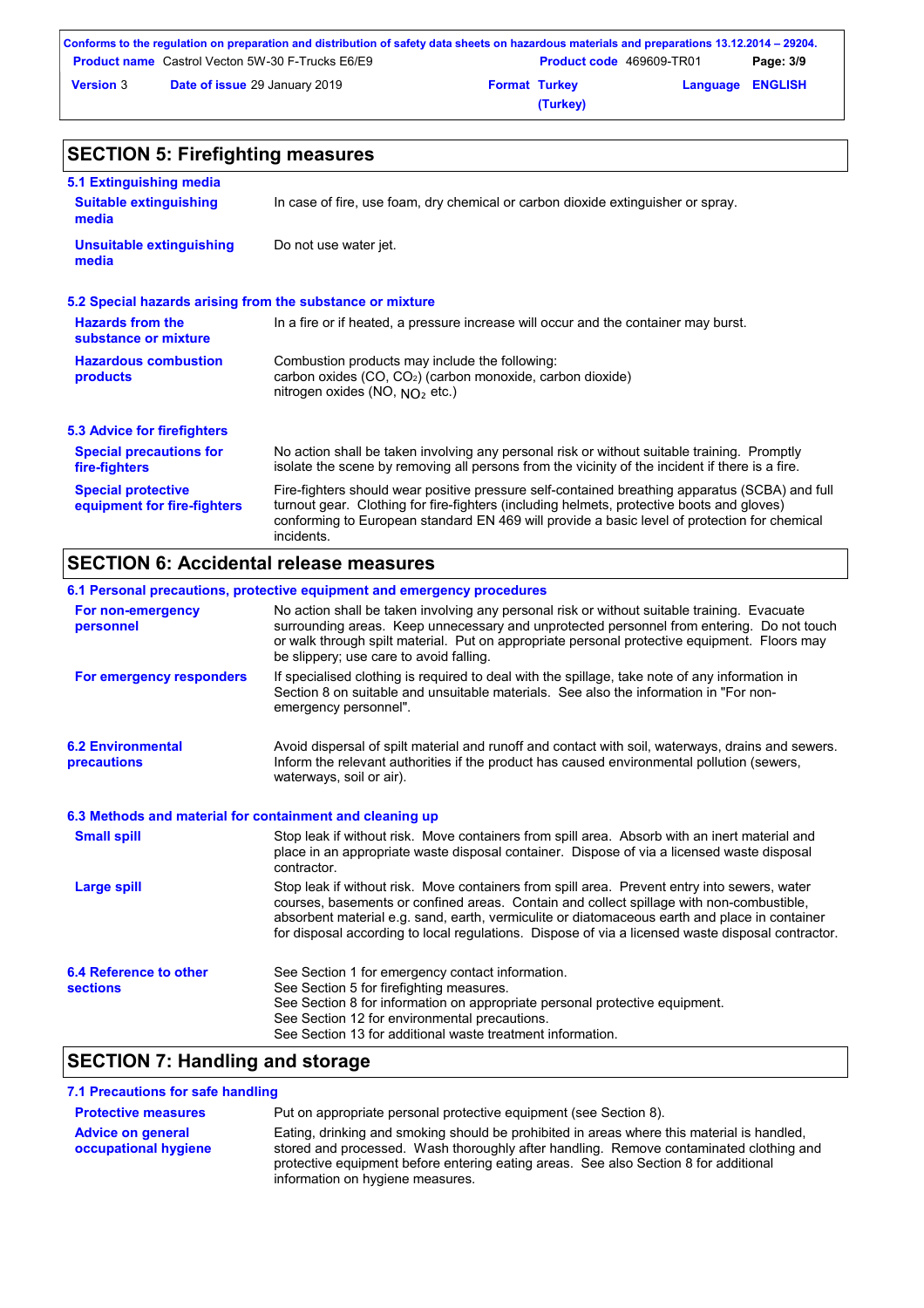|                  | Conforms to the regulation on preparation and distribution of safety data sheets on hazardous materials and preparations 13.12.2014 – 29204. |                      |                                 |                         |           |
|------------------|----------------------------------------------------------------------------------------------------------------------------------------------|----------------------|---------------------------------|-------------------------|-----------|
|                  | <b>Product name</b> Castrol Vecton 5W-30 F-Trucks E6/E9                                                                                      |                      | <b>Product code</b> 469609-TR01 |                         | Page: 4/9 |
| <b>Version 3</b> | <b>Date of issue 29 January 2019</b>                                                                                                         | <b>Format Turkey</b> |                                 | <b>Language ENGLISH</b> |           |
|                  |                                                                                                                                              |                      | (Turkey)                        |                         |           |

| <b>SECTION 7: Handling and storage</b>                                               |                                                                                                                                                                                                                                                                                                                                                                                                                                                                                                                                                                                             |                                                                                                                                                                                                                                                                                                                                                                                                                                                                                                                                                                                                                                                                                                                                                                  |  |  |
|--------------------------------------------------------------------------------------|---------------------------------------------------------------------------------------------------------------------------------------------------------------------------------------------------------------------------------------------------------------------------------------------------------------------------------------------------------------------------------------------------------------------------------------------------------------------------------------------------------------------------------------------------------------------------------------------|------------------------------------------------------------------------------------------------------------------------------------------------------------------------------------------------------------------------------------------------------------------------------------------------------------------------------------------------------------------------------------------------------------------------------------------------------------------------------------------------------------------------------------------------------------------------------------------------------------------------------------------------------------------------------------------------------------------------------------------------------------------|--|--|
| <b>7.2 Conditions for safe</b><br>storage, including any<br><b>incompatibilities</b> | Store in accordance with local regulations. Store in original container protected from direct<br>sunlight in a dry, cool and well-ventilated area, away from incompatible materials (see Section<br>10) and food and drink. Keep container tightly closed and sealed until ready for use. Store and<br>use only in equipment/containers designed for use with this product. Containers that have<br>been opened must be carefully resealed and kept upright to prevent leakage. Do not store in<br>unlabelled containers. Use appropriate containment to avoid environmental contamination. |                                                                                                                                                                                                                                                                                                                                                                                                                                                                                                                                                                                                                                                                                                                                                                  |  |  |
| <b>Not suitable</b>                                                                  |                                                                                                                                                                                                                                                                                                                                                                                                                                                                                                                                                                                             | Prolonged exposure to elevated temperature                                                                                                                                                                                                                                                                                                                                                                                                                                                                                                                                                                                                                                                                                                                       |  |  |
| 7.3 Specific end use(s)                                                              |                                                                                                                                                                                                                                                                                                                                                                                                                                                                                                                                                                                             |                                                                                                                                                                                                                                                                                                                                                                                                                                                                                                                                                                                                                                                                                                                                                                  |  |  |
| <b>Recommendations</b>                                                               | Not available.                                                                                                                                                                                                                                                                                                                                                                                                                                                                                                                                                                              |                                                                                                                                                                                                                                                                                                                                                                                                                                                                                                                                                                                                                                                                                                                                                                  |  |  |
| <b>SECTION 8: Exposure controls/personal protection</b>                              |                                                                                                                                                                                                                                                                                                                                                                                                                                                                                                                                                                                             |                                                                                                                                                                                                                                                                                                                                                                                                                                                                                                                                                                                                                                                                                                                                                                  |  |  |
| <b>8.1 Control parameters</b>                                                        |                                                                                                                                                                                                                                                                                                                                                                                                                                                                                                                                                                                             |                                                                                                                                                                                                                                                                                                                                                                                                                                                                                                                                                                                                                                                                                                                                                                  |  |  |
| <b>Occupational exposure limits</b>                                                  |                                                                                                                                                                                                                                                                                                                                                                                                                                                                                                                                                                                             |                                                                                                                                                                                                                                                                                                                                                                                                                                                                                                                                                                                                                                                                                                                                                                  |  |  |
| Lubricating oils (petroleum), C15-30, hydrotreated<br>neutral oil-based              |                                                                                                                                                                                                                                                                                                                                                                                                                                                                                                                                                                                             | <b>ACGIH TLV (United States).</b><br>TWA: 5 mg/m <sup>3</sup> 8 hours. Issued/Revised: 11/2009 Form: Inhalable<br>fraction                                                                                                                                                                                                                                                                                                                                                                                                                                                                                                                                                                                                                                       |  |  |
| Distillates (petroleum), hydrotreated heavy paraffinic                               |                                                                                                                                                                                                                                                                                                                                                                                                                                                                                                                                                                                             | <b>ACGIH TLV (United States).</b><br>TWA: 5 mg/m <sup>3</sup> 8 hours. Issued/Revised: 11/2009 Form: Inhalable<br>fraction                                                                                                                                                                                                                                                                                                                                                                                                                                                                                                                                                                                                                                       |  |  |
| Distillates (petroleum), solvent-dewaxed heavy<br>paraffinic                         |                                                                                                                                                                                                                                                                                                                                                                                                                                                                                                                                                                                             | <b>ACGIH TLV (United States).</b><br>TWA: 5 mg/m <sup>3</sup> 8 hours. Issued/Revised: 11/2009 Form: Inhalable<br>fraction                                                                                                                                                                                                                                                                                                                                                                                                                                                                                                                                                                                                                                       |  |  |
| guidance only.                                                                       |                                                                                                                                                                                                                                                                                                                                                                                                                                                                                                                                                                                             | Whilst specific OELs for certain components may be shown in this section, other components may be present in any mist,<br>vapour or dust produced. Therefore, the specific OELs may not be applicable to the product as a whole and are provided for                                                                                                                                                                                                                                                                                                                                                                                                                                                                                                             |  |  |
| <b>Recommended monitoring</b><br>procedures                                          |                                                                                                                                                                                                                                                                                                                                                                                                                                                                                                                                                                                             | If this product contains ingredients with exposure limits, personal, workplace atmosphere or<br>biological monitoring may be required to determine the effectiveness of the ventilation or other<br>control measures and/or the necessity to use respiratory protective equipment. Reference<br>should be made to monitoring standards, such as the following: European Standard EN 689<br>(Workplace atmospheres - Guidance for the assessment of exposure by inhalation to chemical<br>agents for comparison with limit values and measurement strategy) European Standard EN<br>14042 (Workplace atmospheres - Guide for the application and use of procedures for the<br>assessment of exposure to chemical and biological agents). European Standard EN 482 |  |  |

assessment of exposure to chemical and biological agents) European Standard EN 482 (Workplace atmospheres - General requirements for the performance of procedures for the measurement of chemical agents) Reference to national guidance documents for methods for the determination of hazardous substances will also be required.

| <b>8.2 Exposure controls</b>               |                                                                                                                                                                                                                                                                                                                                                                                                                                                                                                                                                                                                                                                                                                                                                                                                                                                                                                                                                                                                         |
|--------------------------------------------|---------------------------------------------------------------------------------------------------------------------------------------------------------------------------------------------------------------------------------------------------------------------------------------------------------------------------------------------------------------------------------------------------------------------------------------------------------------------------------------------------------------------------------------------------------------------------------------------------------------------------------------------------------------------------------------------------------------------------------------------------------------------------------------------------------------------------------------------------------------------------------------------------------------------------------------------------------------------------------------------------------|
| <b>Appropriate engineering</b><br>controls | All activities involving chemicals should be assessed for their risks to health, to ensure<br>exposures are adequately controlled. Personal protective equipment should only be considered<br>after other forms of control measures (e.g. engineering controls) have been suitably evaluated.<br>Personal protective equipment should conform to appropriate standards, be suitable for use, be<br>kept in good condition and properly maintained.<br>Your supplier of personal protective equipment should be consulted for advice on selection and<br>appropriate standards. For further information contact your national organisation for standards.<br>Provide exhaust ventilation or other engineering controls to keep the relevant airborne<br>concentrations below their respective occupational exposure limits.<br>The final choice of protective equipment will depend upon a risk assessment. It is important to<br>ensure that all items of personal protective equipment are compatible. |
| Individual protection measures             |                                                                                                                                                                                                                                                                                                                                                                                                                                                                                                                                                                                                                                                                                                                                                                                                                                                                                                                                                                                                         |

| ingividual protection measures |                                                                                                                                                                                                                                                                                                                                                                                                                                                                                                       |
|--------------------------------|-------------------------------------------------------------------------------------------------------------------------------------------------------------------------------------------------------------------------------------------------------------------------------------------------------------------------------------------------------------------------------------------------------------------------------------------------------------------------------------------------------|
| <b>Hygiene measures</b>        | Wash hands, forearms and face thoroughly after handling chemical products, before eating,<br>smoking and using the lavatory and at the end of the working period. Appropriate techniques<br>should be used to remove potentially contaminated clothing. Wash contaminated clothing<br>before reusing. Ensure that eyewash stations and safety showers are close to the workstation<br>location.                                                                                                       |
| <b>Respiratory protection</b>  | In case of insufficient ventilation, wear suitable respiratory equipment.<br>The correct choice of respiratory protection depends upon the chemicals being handled, the<br>conditions of work and use, and the condition of the respiratory equipment. Safety procedures<br>should be developed for each intended application. Respiratory protection equipment should<br>therefore be chosen in consultation with the supplier/manufacturer and with a full assessment<br>of the working conditions. |
| <b>Eye/face protection</b>     | Safety glasses with side shields.                                                                                                                                                                                                                                                                                                                                                                                                                                                                     |
| <b>Skin protection</b>         |                                                                                                                                                                                                                                                                                                                                                                                                                                                                                                       |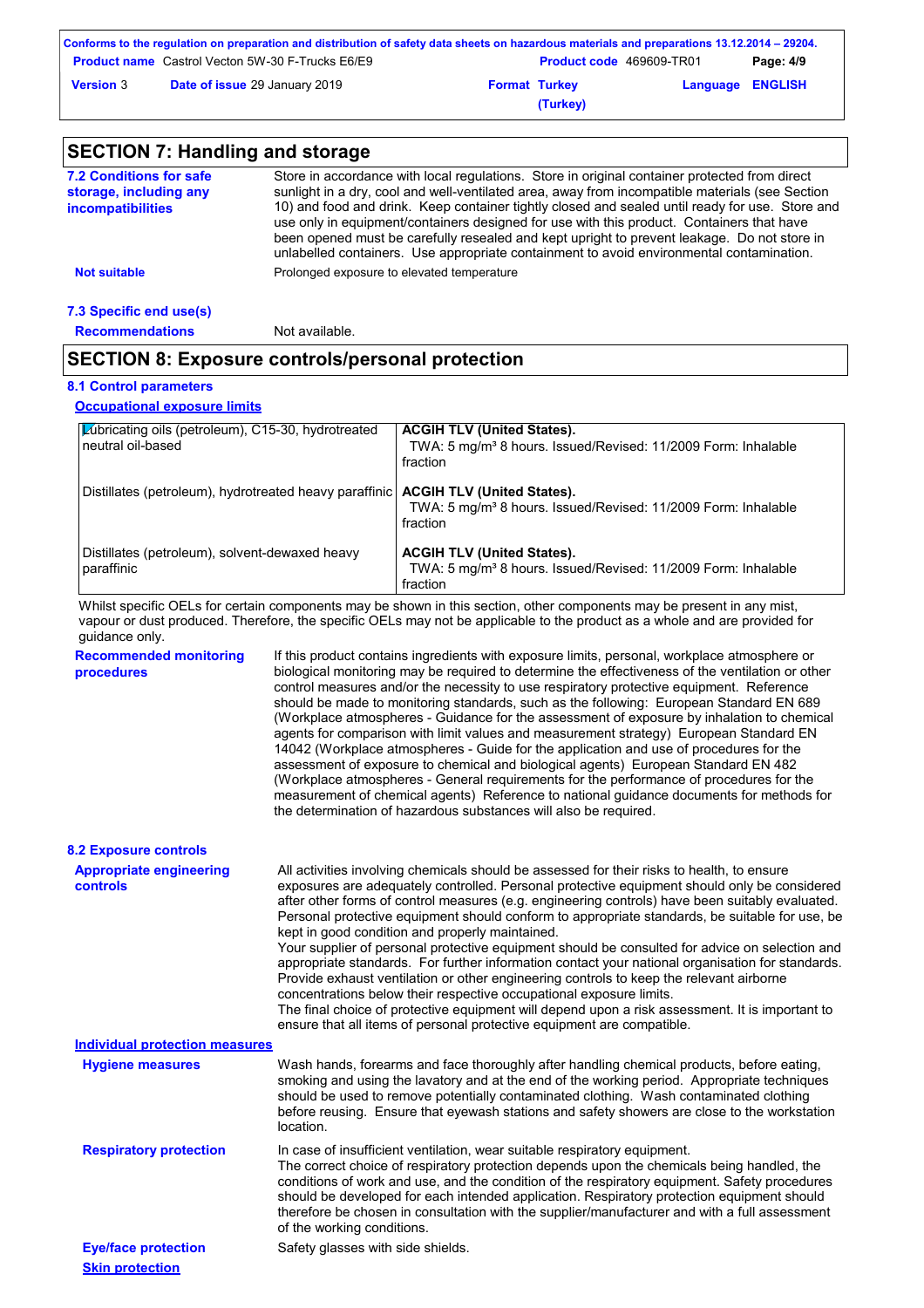|                  | Conforms to the regulation on preparation and distribution of safety data sheets on hazardous materials and preparations 13.12.2014 – 29204. |                      |                                 |                         |           |
|------------------|----------------------------------------------------------------------------------------------------------------------------------------------|----------------------|---------------------------------|-------------------------|-----------|
|                  | <b>Product name</b> Castrol Vecton 5W-30 F-Trucks E6/E9                                                                                      |                      | <b>Product code</b> 469609-TR01 |                         | Page: 5/9 |
| <b>Version 3</b> | <b>Date of issue 29 January 2019</b>                                                                                                         | <b>Format Turkey</b> |                                 | <b>Language ENGLISH</b> |           |
|                  |                                                                                                                                              |                      | (Turkey)                        |                         |           |

## **SECTION 8: Exposure controls/personal protection**

| <b>Hand protection</b>                    | Wear protective gloves if prolonged or repeated contact is likely. Wear chemical resistant<br>gloves. Recommended: Nitrile gloves. The correct choice of protective gloves depends upon<br>the chemicals being handled, the conditions of work and use, and the condition of the gloves<br>(even the best chemically resistant glove will break down after repeated chemical exposures).<br>Most gloves provide only a short time of protection before they must be discarded and replaced.<br>Because specific work environments and material handling practices vary, safety procedures<br>should be developed for each intended application. Gloves should therefore be chosen in<br>consultation with the supplier/manufacturer and with a full assessment of the working<br>conditions. |
|-------------------------------------------|----------------------------------------------------------------------------------------------------------------------------------------------------------------------------------------------------------------------------------------------------------------------------------------------------------------------------------------------------------------------------------------------------------------------------------------------------------------------------------------------------------------------------------------------------------------------------------------------------------------------------------------------------------------------------------------------------------------------------------------------------------------------------------------------|
| <b>Skin and body</b>                      | Use of protective clothing is good industrial practice.<br>Personal protective equipment for the body should be selected based on the task being<br>performed and the risks involved and should be approved by a specialist before handling this<br>product.<br>Cotton or polyester/cotton overalls will only provide protection against light superficial<br>contamination that will not soak through to the skin. Overalls should be laundered on a regular<br>basis. When the risk of skin exposure is high (e.g. when cleaning up spillages or if there is a<br>risk of splashing) then chemical resistant aprons and/or impervious chemical suits and boots<br>will be required.                                                                                                        |
| <b>Environmental exposure</b><br>controls | Emissions from ventilation or work process equipment should be checked to ensure they<br>comply with the requirements of environmental protection legislation. In some cases, fume<br>scrubbers, filters or engineering modifications to the process equipment will be necessary to<br>reduce emissions to acceptable levels.                                                                                                                                                                                                                                                                                                                                                                                                                                                                |

## **SECTION 9: Physical and chemical properties**

**9.1 Information on basic physical and chemical properties**

| <b>Appearance</b>                                      |                                                                                                                                   |
|--------------------------------------------------------|-----------------------------------------------------------------------------------------------------------------------------------|
| <b>Physical state</b>                                  | Liquid.                                                                                                                           |
| <b>Colour</b>                                          | Amber. [Light]                                                                                                                    |
| <b>Odour</b>                                           | Not available.                                                                                                                    |
| <b>Odour threshold</b>                                 | Not available.                                                                                                                    |
| рH                                                     | Not available.                                                                                                                    |
| <b>Melting point/freezing point</b>                    | Not available.                                                                                                                    |
| Initial boiling point and boiling<br>range             | Not available.                                                                                                                    |
| <b>Pour point</b>                                      | $-42$ °C                                                                                                                          |
| <b>Flash point</b>                                     | Closed cup: >190°C (>374°F) [Pensky-Martens.]                                                                                     |
| <b>Evaporation rate</b>                                | Not available.                                                                                                                    |
| <b>Flammability (solid, gas)</b>                       | Not applicable. Based on - Physical state                                                                                         |
| <b>Upper/lower flammability or</b><br>explosive limits | Not available.                                                                                                                    |
| <b>Vapour pressure</b>                                 | Not available.                                                                                                                    |
| <b>Vapour density</b>                                  | Not available.                                                                                                                    |
| <b>Relative density</b>                                | Not available.                                                                                                                    |
| <b>Density</b>                                         | <1000 kg/m <sup>3</sup> (<1 g/cm <sup>3</sup> ) at 15 <sup>°</sup> C                                                              |
| <b>Solubility(ies)</b>                                 | insoluble in water.                                                                                                               |
| <b>Partition coefficient: n-octanol/</b><br>water      | Not available.                                                                                                                    |
| <b>Auto-ignition temperature</b>                       | Not available.                                                                                                                    |
| <b>Decomposition temperature</b>                       | Not available.                                                                                                                    |
| <b>Viscosity</b>                                       | Kinematic: 70.43 mm <sup>2</sup> /s (70.43 cSt) at 40°C<br>Kinematic: 11.6 to 12.5 mm <sup>2</sup> /s (11.6 to 12.5 cSt) at 100°C |
| <b>Explosive properties</b>                            | Not available.                                                                                                                    |
| <b>Oxidising properties</b>                            | Not available.                                                                                                                    |

**9.2 Other information**

No additional information.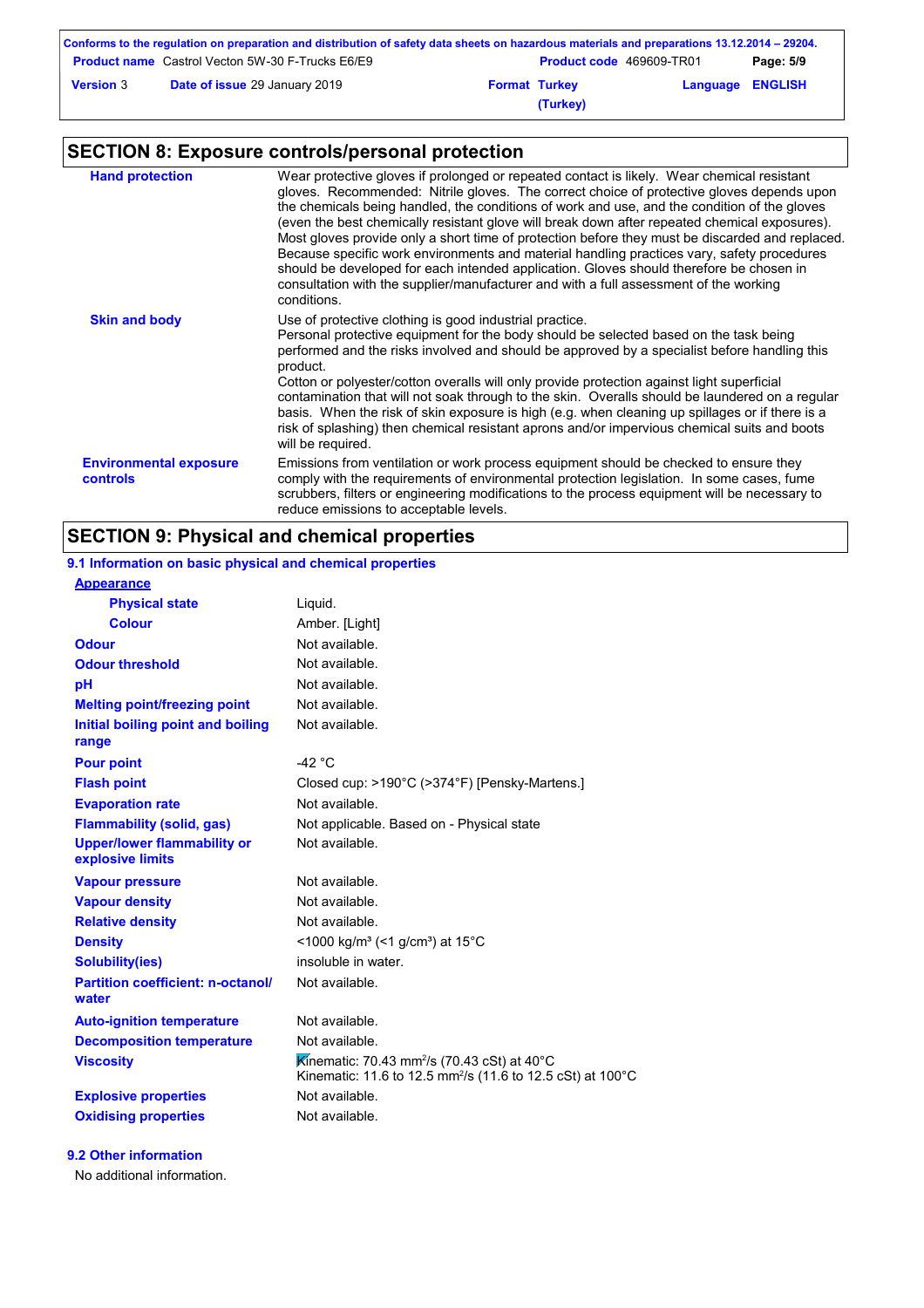|                  | Conforms to the regulation on preparation and distribution of safety data sheets on hazardous materials and preparations 13.12.2014 – 29204. |                      |                                 |                         |           |
|------------------|----------------------------------------------------------------------------------------------------------------------------------------------|----------------------|---------------------------------|-------------------------|-----------|
|                  | <b>Product name</b> Castrol Vecton 5W-30 F-Trucks E6/E9                                                                                      |                      | <b>Product code</b> 469609-TR01 |                         | Page: 6/9 |
| <b>Version 3</b> | <b>Date of issue 29 January 2019</b>                                                                                                         | <b>Format Turkey</b> |                                 | <b>Language ENGLISH</b> |           |
|                  |                                                                                                                                              |                      | (Turkey)                        |                         |           |

### **10.6 Hazardous decomposition products 10.4 Conditions to avoid** Avoid all possible sources of ignition (spark or flame). Under normal conditions of storage and use, hazardous decomposition products should not be produced. **10.2 Chemical stability** The product is stable. **10.5 Incompatible materials 10.3 Possibility of hazardous reactions** Under normal conditions of storage and use, hazardous reactions will not occur. Under normal conditions of storage and use, hazardous polymerisation will not occur. **SECTION 10: Stability and reactivity 10.1 Reactivity** No specific test data available for this product. Refer to Conditions to avoid and Incompatible materials for additional information. Reactive or incompatible with the following materials: oxidising materials.

### **SECTION 11: Toxicological information**

| 11.1 Information on toxicological effects          |                                                                                                                                                                                                                                                                                                                                                                                                                 |
|----------------------------------------------------|-----------------------------------------------------------------------------------------------------------------------------------------------------------------------------------------------------------------------------------------------------------------------------------------------------------------------------------------------------------------------------------------------------------------|
| <b>Information on likely</b><br>routes of exposure | Routes of entry anticipated: Dermal, Inhalation.                                                                                                                                                                                                                                                                                                                                                                |
| <b>Potential acute health effects</b>              |                                                                                                                                                                                                                                                                                                                                                                                                                 |
| <b>Inhalation</b>                                  | Exposure to decomposition products may cause a health hazard. Serious effects may be<br>delayed following exposure.                                                                                                                                                                                                                                                                                             |
| <b>Ingestion</b>                                   | No known significant effects or critical hazards.                                                                                                                                                                                                                                                                                                                                                               |
| <b>Skin contact</b>                                | Defatting to the skin. May cause skin dryness and irritation.                                                                                                                                                                                                                                                                                                                                                   |
| <b>Eye contact</b>                                 | No known significant effects or critical hazards.                                                                                                                                                                                                                                                                                                                                                               |
|                                                    | <b>Symptoms related to the physical, chemical and toxicological characteristics</b>                                                                                                                                                                                                                                                                                                                             |
| <b>Inhalation</b>                                  | No specific data.                                                                                                                                                                                                                                                                                                                                                                                               |
| <b>Ingestion</b>                                   | No specific data.                                                                                                                                                                                                                                                                                                                                                                                               |
| <b>Skin contact</b>                                | Adverse symptoms may include the following:<br>irritation<br>dryness<br>cracking                                                                                                                                                                                                                                                                                                                                |
| <b>Eye contact</b>                                 | No specific data.                                                                                                                                                                                                                                                                                                                                                                                               |
|                                                    | Delayed and immediate effects as well as chronic effects from short and long-term exposure                                                                                                                                                                                                                                                                                                                      |
| <b>Inhalation</b>                                  | Overexposure to the inhalation of airborne droplets or aerosols may cause irritation of the<br>respiratory tract.                                                                                                                                                                                                                                                                                               |
| <b>Ingestion</b>                                   | Ingestion of large quantities may cause nausea and diarrhoea.                                                                                                                                                                                                                                                                                                                                                   |
| <b>Skin contact</b>                                | Prolonged or repeated contact can defat the skin and lead to irritation and/or dermatitis.                                                                                                                                                                                                                                                                                                                      |
| <b>Eye contact</b>                                 | Potential risk of transient stinging or redness if accidental eye contact occurs.                                                                                                                                                                                                                                                                                                                               |
| <b>Potential chronic health effects</b>            |                                                                                                                                                                                                                                                                                                                                                                                                                 |
| <b>General</b>                                     | <b>USED ENGINE OILS</b><br>Combustion products resulting from the operation of internal combustion engines contaminate<br>engine oils during use. Used engine oil may contain hazardous components which have the<br>potential to cause skin cancer. Frequent or prolonged contact with all types and makes of used<br>engine oil must therefore be avoided and a high standard of personal hygiene maintained. |
| <b>Carcinogenicity</b>                             | No known significant effects or critical hazards.                                                                                                                                                                                                                                                                                                                                                               |
| <b>Mutagenicity</b>                                | No known significant effects or critical hazards.                                                                                                                                                                                                                                                                                                                                                               |
| <b>Developmental effects</b>                       | No known significant effects or critical hazards.                                                                                                                                                                                                                                                                                                                                                               |
| <b>Fertility effects</b>                           | No known significant effects or critical hazards.                                                                                                                                                                                                                                                                                                                                                               |

## **SECTION 12: Ecological information**

**12.1 Toxicity**

**Environmental hazards** Not classified as dangerous

**12.2 Persistence and degradability**

Partially biodegradable.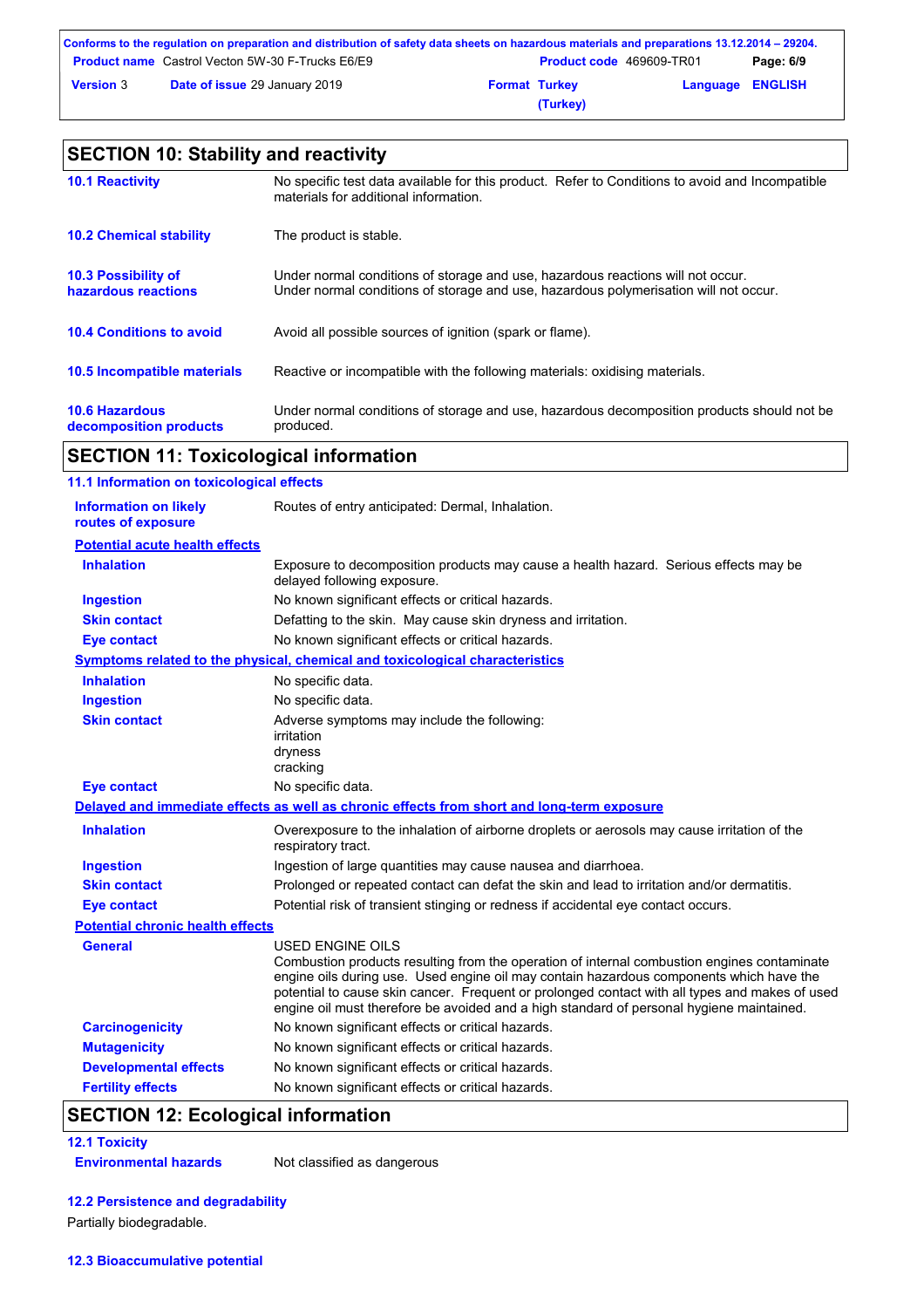|                  | Conforms to the regulation on preparation and distribution of safety data sheets on hazardous materials and preparations 13.12.2014 – 29204. |                      |                                 |                         |           |
|------------------|----------------------------------------------------------------------------------------------------------------------------------------------|----------------------|---------------------------------|-------------------------|-----------|
|                  | <b>Product name</b> Castrol Vecton 5W-30 F-Trucks E6/E9                                                                                      |                      | <b>Product code</b> 469609-TR01 |                         | Page: 7/9 |
| <b>Version 3</b> | <b>Date of issue 29 January 2019</b>                                                                                                         | <b>Format Turkey</b> |                                 | <b>Language ENGLISH</b> |           |
|                  |                                                                                                                                              |                      | (Turkey)                        |                         |           |

## **SECTION 12: Ecological information**

This product is not expected to bioaccumulate through food chains in the environment.

| 12.4 Mobility in soil                                   |                                                                      |
|---------------------------------------------------------|----------------------------------------------------------------------|
| <b>Soil/water partition</b><br><b>coefficient (Koc)</b> | Not available.                                                       |
| <b>Mobility</b>                                         | Spillages may penetrate the soil causing ground water contamination. |
| 12.5 Results of PBT and vPvB assessment                 |                                                                      |
| <b>PBT</b>                                              | Not applicable.                                                      |
| <b>vPvB</b>                                             | Not applicable.                                                      |
| 12.6 Other adverse effects                              |                                                                      |

**Other ecological information**

Spills may form a film on water surfaces causing physical damage to organisms. Oxygen transfer could also be impaired.

### **SECTION 13: Disposal considerations**

### **13.1 Waste treatment methods**

| <b>Methods of disposal</b> | The generation of waste should be avoided or minimised wherever possible. Significant<br>quantities of waste product residues should not be disposed of via the foul sewer but processed<br>in a suitable effluent treatment plant. Dispose of surplus and non-recyclable products via a<br>licensed waste disposal contractor. Disposal of this product, solutions and any by-products<br>should at all times comply with the requirements of environmental protection and waste disposal<br>legislation and any regional local authority requirements. Waste packaging should be recycled.<br>Incineration or landfill should only be considered when recycling is not feasible. This material<br>and its container must be disposed of in a safe way. Empty containers or liners may retain some<br>product residues. Avoid dispersal of spilt material and runoff and contact with soil, waterways,<br>drains and sewers. |
|----------------------------|-------------------------------------------------------------------------------------------------------------------------------------------------------------------------------------------------------------------------------------------------------------------------------------------------------------------------------------------------------------------------------------------------------------------------------------------------------------------------------------------------------------------------------------------------------------------------------------------------------------------------------------------------------------------------------------------------------------------------------------------------------------------------------------------------------------------------------------------------------------------------------------------------------------------------------|
| <b>Special precautions</b> | This material and its container must be disposed of in a safe way. Empty containers or liners<br>may retain some product residues. Avoid dispersal of spilt material and runoff and contact with<br>soil, waterways, drains and sewers.                                                                                                                                                                                                                                                                                                                                                                                                                                                                                                                                                                                                                                                                                       |

## **SECTION 14: Transport information**

|                                                | <b>ADR/RID</b> | <b>ADN</b>               | <b>IMDG</b>              | <b>IATA</b>    |
|------------------------------------------------|----------------|--------------------------|--------------------------|----------------|
| 14.1 UN number                                 | Not regulated. | Not regulated.           | Not regulated.           | Not regulated. |
| 14.2 UN proper<br>shipping name                |                | $\overline{\phantom{a}}$ | $\overline{\phantom{0}}$ |                |
| <b>14.3 Transport</b><br>hazard class(es)      |                | $\overline{\phantom{a}}$ | $\overline{\phantom{a}}$ |                |
| 14.4 Packing<br>group                          |                | $\overline{\phantom{a}}$ | $\overline{a}$           |                |
| 14.5<br><b>Environmental</b><br><b>hazards</b> | No.            | No.                      | No.                      | No.            |
| <b>Additional</b><br><b>information</b>        |                | $\overline{\phantom{a}}$ | $\overline{\phantom{0}}$ |                |

**14.6 Special precautions for user**

Not available.

**14.7 Transport in bulk according to Annex II of Marpol and the IBC Code** Not available.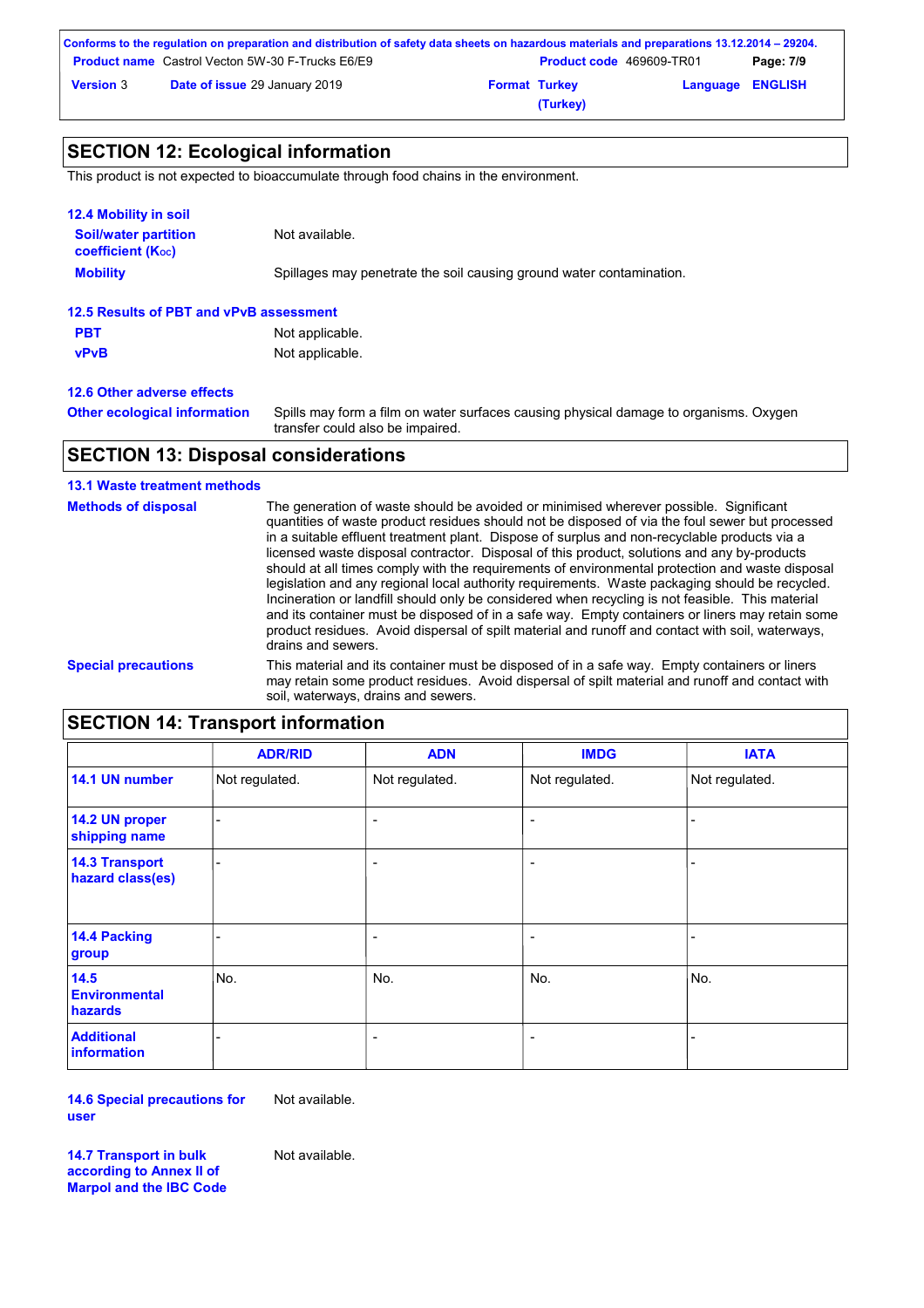|                  | Conforms to the regulation on preparation and distribution of safety data sheets on hazardous materials and preparations 13.12.2014 – 29204. |                      |                                 |                         |           |
|------------------|----------------------------------------------------------------------------------------------------------------------------------------------|----------------------|---------------------------------|-------------------------|-----------|
|                  | <b>Product name</b> Castrol Vecton 5W-30 F-Trucks E6/E9                                                                                      |                      | <b>Product code</b> 469609-TR01 |                         | Page: 8/9 |
| <b>Version 3</b> | <b>Date of issue 29 January 2019</b>                                                                                                         | <b>Format Turkey</b> |                                 | <b>Language ENGLISH</b> |           |
|                  |                                                                                                                                              |                      | (Turkey)                        |                         |           |

# **SECTION 15: Regulatory information**

|                                                                 | 15.1 Safety, health and environmental regulations/legislation specific for the substance or mixture      |
|-----------------------------------------------------------------|----------------------------------------------------------------------------------------------------------|
| <b>National inventory</b>                                       |                                                                                                          |
| <b>Australia inventory (AICS)</b>                               | All components are listed or exempted.                                                                   |
| <b>Canada inventory</b>                                         | All components are listed or exempted.                                                                   |
| <b>China inventory (IECSC)</b>                                  | All components are listed or exempted.                                                                   |
| <b>Japan inventory (ENCS)</b>                                   | All components are listed or exempted.                                                                   |
| <b>Korea inventory (KECI)</b>                                   | All components are listed or exempted.                                                                   |
| <b>Philippines inventory</b><br>(PICCS)                         | At least one component is not listed.                                                                    |
| <b>REACH Status</b>                                             | For the REACH status of this product please consult your company contact, as identified in<br>Section 1. |
| <b>Taiwan Chemical</b><br><b>Substances Inventory</b><br>(TCSI) | All components are listed or exempted.                                                                   |
| <b>United States inventory</b><br>(TSCA 8b)                     | All components are listed or exempted.                                                                   |
| -------- <i>-</i> -----                                         |                                                                                                          |

## **SECTION 16: Other information**

| <b>Abbreviations and acronyms</b>                      | ACGIH = American Conference of Industrial Hygienists<br>ADN = European Provisions concerning the International Carriage of Dangerous Goods by<br>Inland Waterway<br>ADR = The European Agreement concerning the International Carriage of Dangerous Goods by<br>Road<br>ATE = Acute Toxicity Estimate<br><b>BCF = Bioconcentration Factor</b><br>CAS = Chemical Abstracts Service<br>GHS = Globally Harmonized System of Classification and Labelling of Chemicals<br>IATA = International Air Transport Association<br>IBC = Intermediate Bulk Container<br><b>IMDG = International Maritime Dangerous Goods</b><br>LogPow = logarithm of the octanol/water partition coefficient<br>MARPOL = International Convention for the Prevention of Pollution From Ships, 1973 as<br>modified by the Protocol of 1978. ("Marpol" = marine pollution)<br>OECD = Organisation for Economic Co-operation and Development<br>PBT = Persistent, Bioaccumulative and Toxic<br>RID = The Regulations concerning the International Carriage of Dangerous Goods by Rail<br>SADT = Self-Accelerating Decomposition Temperature<br>STOT-RE = Specific Target Organ Toxicity - Repeated Exposure<br>STOT-SE = Specific Target Organ Toxicity - Single Exposure<br>TWA = Time weighted average<br>UN = United Nations<br>UVCB = Complex hydrocarbon substance |                                                                                                          |  |  |
|--------------------------------------------------------|--------------------------------------------------------------------------------------------------------------------------------------------------------------------------------------------------------------------------------------------------------------------------------------------------------------------------------------------------------------------------------------------------------------------------------------------------------------------------------------------------------------------------------------------------------------------------------------------------------------------------------------------------------------------------------------------------------------------------------------------------------------------------------------------------------------------------------------------------------------------------------------------------------------------------------------------------------------------------------------------------------------------------------------------------------------------------------------------------------------------------------------------------------------------------------------------------------------------------------------------------------------------------------------------------------------------------------------------|----------------------------------------------------------------------------------------------------------|--|--|
|                                                        | vPvB = Very Persistent and Very Bioaccumulative<br>Varies = may contain one or more of the following 64741-88-4, 64741-89-5, 64741-95-3,<br>64741-96-4, 64742-01-4, 64742-44-5, 64742-45-6, 64742-52-5, 64742-53-6, 64742-54-7,<br>64742-55-8, 64742-56-9, 64742-57-0, 64742-58-1, 64742-62-7, 64742-63-8, 64742-65-0,<br>64742-70-7, 72623-85-9, 72623-86-0, 72623-87-1                                                                                                                                                                                                                                                                                                                                                                                                                                                                                                                                                                                                                                                                                                                                                                                                                                                                                                                                                                   |                                                                                                          |  |  |
| <b>Full text of abbreviated H</b><br><b>statements</b> | H304<br>H413                                                                                                                                                                                                                                                                                                                                                                                                                                                                                                                                                                                                                                                                                                                                                                                                                                                                                                                                                                                                                                                                                                                                                                                                                                                                                                                               | May be fatal if swallowed and enters airways.<br>May cause long lasting harmful effects to aquatic life. |  |  |
| <b>Full text of classifications</b><br>[CLP/GHS]       | Aquatic Chronic 4, H413<br>Asp. Tox. 1, H304                                                                                                                                                                                                                                                                                                                                                                                                                                                                                                                                                                                                                                                                                                                                                                                                                                                                                                                                                                                                                                                                                                                                                                                                                                                                                               | AQUATIC TOXICITY (CHRONIC) - Category 4<br><b>ASPIRATION HAZARD - Category 1</b>                         |  |  |
| <b>History</b>                                         |                                                                                                                                                                                                                                                                                                                                                                                                                                                                                                                                                                                                                                                                                                                                                                                                                                                                                                                                                                                                                                                                                                                                                                                                                                                                                                                                            |                                                                                                          |  |  |
| Date of issue/ Date of<br>revision                     | 29 January 2019                                                                                                                                                                                                                                                                                                                                                                                                                                                                                                                                                                                                                                                                                                                                                                                                                                                                                                                                                                                                                                                                                                                                                                                                                                                                                                                            |                                                                                                          |  |  |
| Date of previous issue                                 | 14 August 2018.                                                                                                                                                                                                                                                                                                                                                                                                                                                                                                                                                                                                                                                                                                                                                                                                                                                                                                                                                                                                                                                                                                                                                                                                                                                                                                                            |                                                                                                          |  |  |
| <b>Prepared by</b>                                     | <b>Product Stewardship Group</b>                                                                                                                                                                                                                                                                                                                                                                                                                                                                                                                                                                                                                                                                                                                                                                                                                                                                                                                                                                                                                                                                                                                                                                                                                                                                                                           |                                                                                                          |  |  |
|                                                        | Banu Uzunoğlu, Regulatory Certificate Number and Date: GBF-A-0-2666 / 31.10.2017<br>banu.uzunoglu@bp.com, +90 216 571 2938                                                                                                                                                                                                                                                                                                                                                                                                                                                                                                                                                                                                                                                                                                                                                                                                                                                                                                                                                                                                                                                                                                                                                                                                                 |                                                                                                          |  |  |

**Indicates information that has changed from previously issued version.**

**Notice to reader**